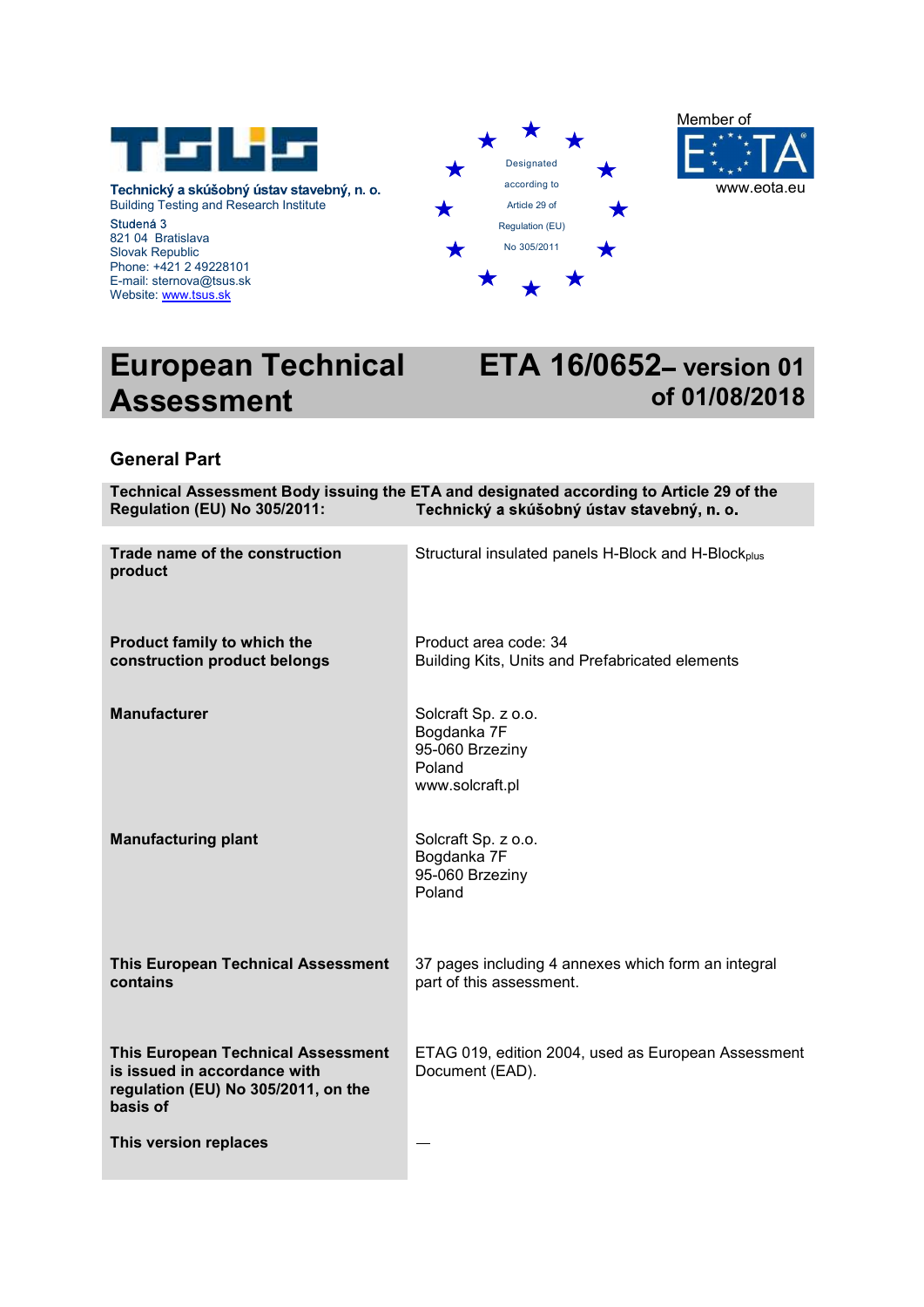Translations of this European Technical Assessment in other languages shall fully correspond to the original issued document and should be identified as such.

Communication of this European Technical Assessment, including transmission by electronic means, shall be in full (excepted the confidential Annex(es) referred to above). However, partial reproduction may be made, with the written consent of the issuing Technical Assessment Body - Technický a skúšobný ústav stavebný, n. o. (TSÚS). Any partial reproduction has to be identified as such.

# Specific part

# 1 Technical description of the product

Panels are manufactured with nominal thicknesses of 130 mm, 170 mm and 230 mm. Skins of panels are made of 15 mm thick OSB/3 oriented strand boards. Internal ribs of the panels are made of 15 mm thick OSB/3 or 18 mm thick softwood plywood. The core of the panels is made of rigid polyurethane. The panels are manufactured in widths ranging from 200 mm to a maximum of 1 250 mm. Length of the panels is up to 8,0 m. Detailed composition of panels and components such a joints and mechanical fasteners are described in Annex 1.

# 2 Specification of the intended use(s) in accordance with the applicable European Assessment Document (hereinafter EAD)

# 2.1 Intended use

The panels are intended for use in timber structures subject to service classes 1 and 2 according to EN 1995-1-1.

H-Block and H-Block<sub>plus</sub> panels are intended for use in single or multiple-storey constructions as a loadbearing internal wall, separating wall, loadbearing inner leaf of an external wall, loadbearing floor panel and loadbearing panel of flat or pitched roof.

Panels can be also used as infill panels to framed construction.

Suitability of intended use is considered individually according to the standards and law regulations valid in the country of panels use.

# 2.2 Intended working life of the construction product

Provisions made in this European Technical Assessment are based on an assumed intended working life of panels of 50 years.

The indications given on the working life cannot be interpreted as a guarantee given by the manufacturer or the Assessment Body but are to be regarded only as a means for choosing the appropriate product in relation to the expected, economically reasonable working life of the works.

# 3 Performance of the product and reference to the methods used for its assessment

# 3.1 Mechanical resistance and stability (BWR 1)

The mechanical properties, design load-carrying capacities for the wall, floor and roof panels are given in Annex 2 and Annex 3. The load-carrying capacities have been calculated in accordance with ETAG 019, EN 1995-1-1 and methods based on EOTA Technical Report TR 019. The data should be used for designs in accordance with EN 1995-1-1, EN 1991-1-1, EN 1991-1-2 and EN 1991-1-3 or an appropriate national code. Additional strength of the panels can be achieved using structural engineering principles and introducing structural members such as ribs or posts within the panels.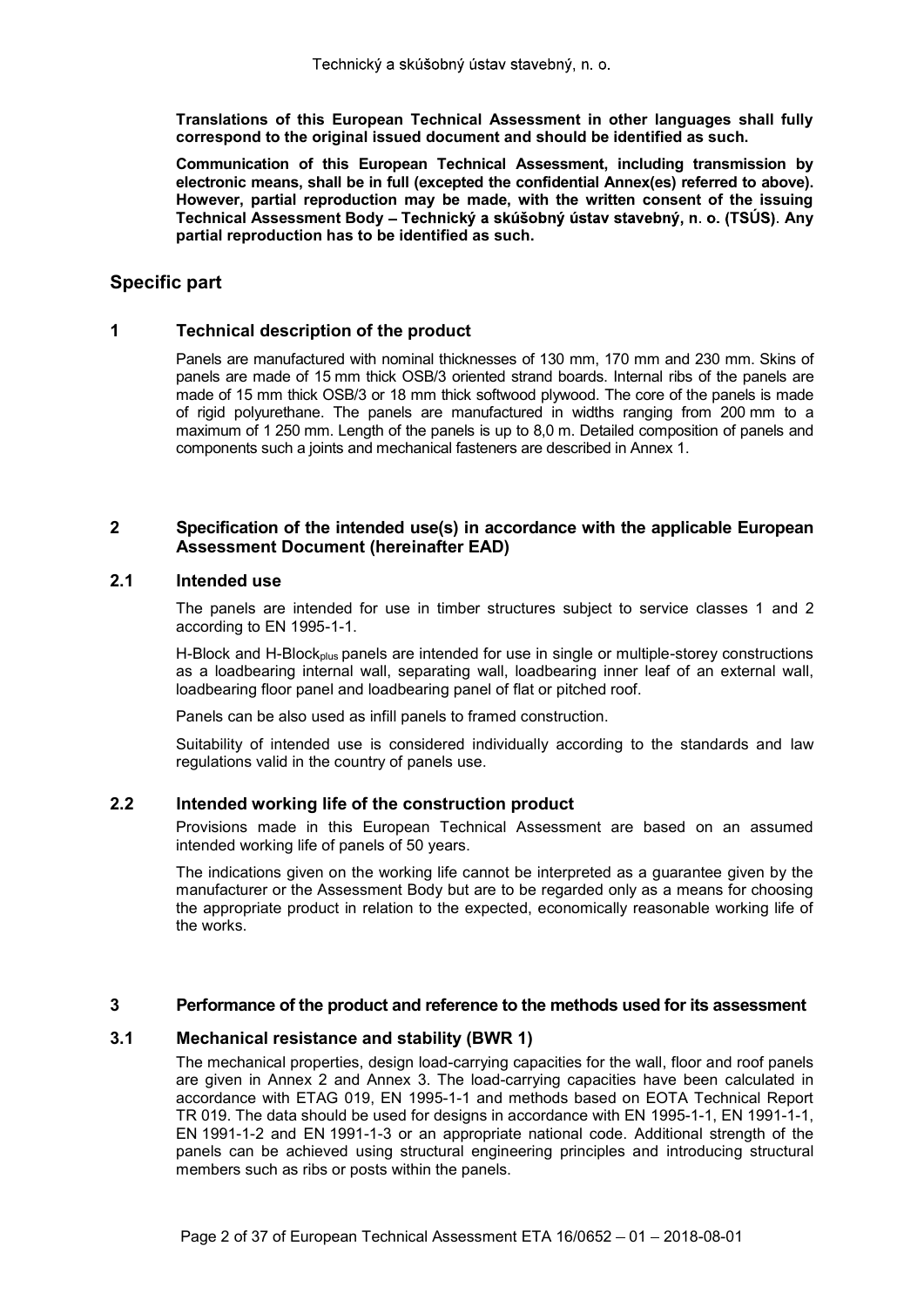# 3.2.1 Reaction to fire of materials and components

Technický a skúšobný ústav stavebný, n. o.<br>
3.2 Safety in case of fire (BWR 2)<br>
3.2.1 Reaction to fire of materials and components<br>
The classification of the materials and components according to EN 1<br>
Annex 4, Table 42. T The classification of the materials and components according to EN 13501-1 is given in Annex 4, Table 42. Those materials which are deemed to satisfy all requirements for the performance characteristic without need for testing according to Commission Decisions are given in Annex 2 with reference to the related Commission Decision.

# 3.2.2 Resistance to fire

No performance assessed.

3.2.3 External fire performance of the roof covering No performance assessed. Roof covering is not part of the panels

# 3.3 Hygiene, health and environment (BWR 3)

# 3.3.1 Vapour permeability and moisture resistance

No performance assessed.

# 3.3.2 Watertightness

No performance assessed for external envelope and internal surfaces.

# 3.3.3 Release of dangerous substances

The panels and their components comply with the provision of Guidance paper  $H<sup>1</sup>$  about dangerous substances taking in account Regulation (EC) No 1272/2008 and release scenarios according to EOTA TR 0342 . Content of formaldehyde in wood-based products is assessed as class E1. The content of pentachlorophenol (PCP) of the wood-based products is less than 5 ppm. Manufacturer issued declaration about content of dangerous substances. In addition, each country may have national requirements (e.g. national legislation, regulations and provisions) applicable to the intended use of the panels that should be complied with.

# 3.4 Safety in use (BWR 4)

# 3.4.1 Slipperiness of floors

No performance assessed. Floor finishes are not part of the panels.

# 3.4.2 Impact resistance

No performance assessed. Panels will be normally covered with external and internal finishes when they are used to construct walls, floors or roofs.

# 3.5 Protection against noise (BWR 5)

# 3.5.1 Airborne sound insulation

Weighted apparent sound reduction index  $R_w$  for wall made of H-Block panel and LBH joists is given in Table 1.

| <b>Structural part</b> | Type of panel          | $R_w$ (C; $C_{tr}$ )<br>(dB) |
|------------------------|------------------------|------------------------------|
| Wall                   | H-Block $(H = 170$ mm) | $30(-2; -3)$                 |

No performance assessed for floors or roofs

Guidance Paper H: A harmonised approach relating to dangerous substances under the Construction Products Directive, edition September 2002.

 $2$  EOTA TR 034: General ER 3 Checklist for ETAGs/CUAPs/ETAs  $-$  Content and/or release of dangerous substances in products/kits, edition March 2012.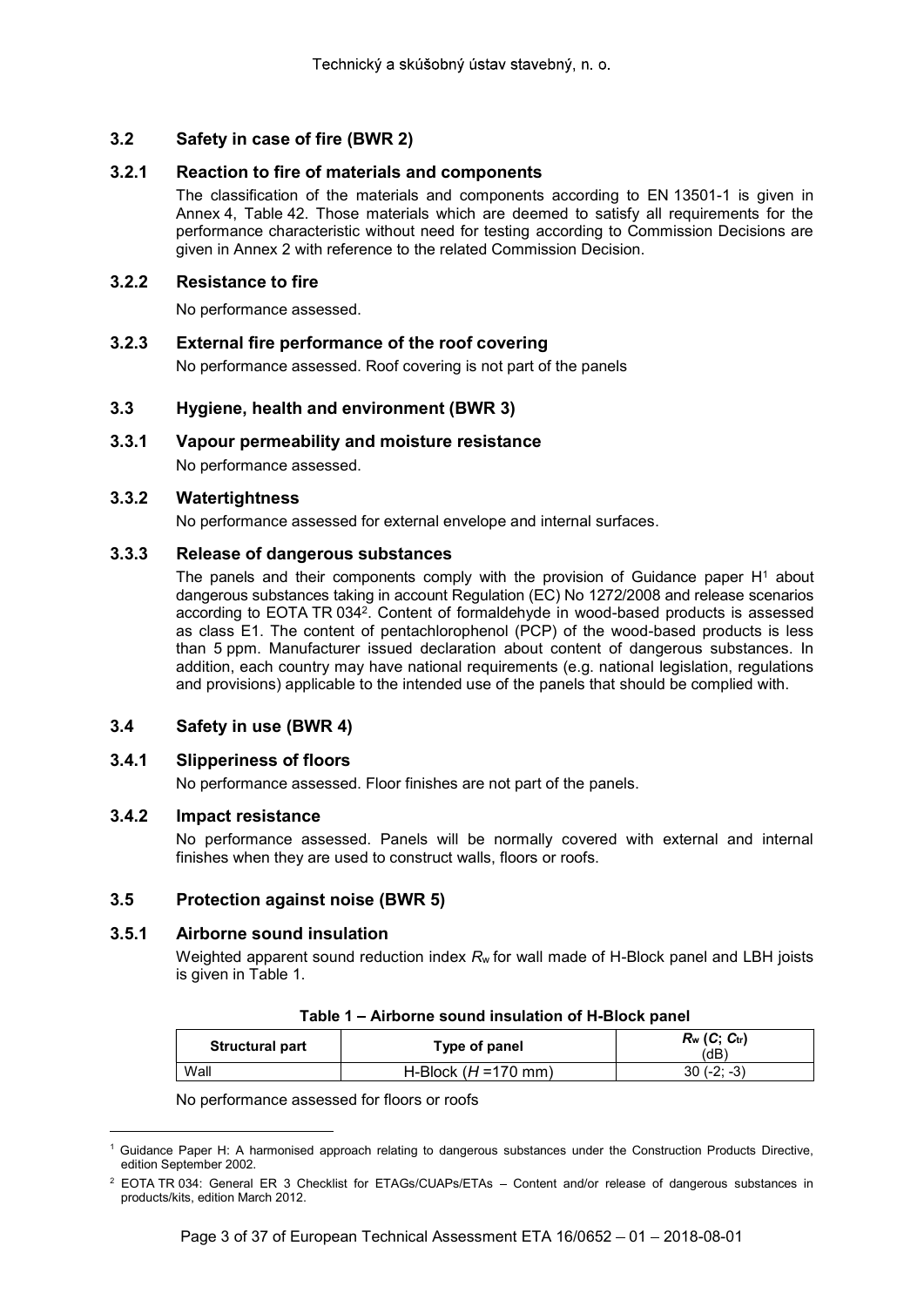No performance assessed.

- Technický a skúšobný ústav stavebný, n. o.<br> **3.5.2 Impact sound insulation**<br>
No performance assessed.<br> **3.5.3 Sound absorption**<br>
No performance assessed. 3.5.3 Sound absorption No performance assessed.
- 3.6 Energy economy and heat retention (BWR 6)
- 3.6.1 Thermal resistance No performance assessed.
- 3.6.2 Air permeability No performance assessed.
- 3.6.3 Thermal inertia

No performance assessed.

# 3.7 Sustainable use of natural resources (BWR 7)

No performance assessed.

# 3.8 Durability, serviceability and identification

The panels can be used in use classes 1 and 2 according to EN 1995-1-1 and EN 335. The products may be exposed directly to the weather for a short time during installation.

The ability of the panels to resist loads without undue deflection (serviceability) is dealt with in the Clause 3.1.

Each panel bears the manufacturer's identification mark, the product type and CE marking according to 5.3. Manufacturer prefers to mark products in accompanying documentation.

The identification parameters and references to products specification for identifying the materials and components of the panels are given in Annex 4, Table 42.

# 4 Assessment and verification of constancy of performance (hereinafter AVCP) system applied, with reference to its legal base

The AVCP system 1 applies (further described in Annex V to Regulation (EU) No 305/2011).

The manufacturer shall draw up the declaration of performance and determine the producttype on the basis of the assessments and verifications of constancy of performance carried out under the system 1 on the basis of:

- (a) The manufacturer shall carry out:
	- (1) Factory production control;
	- (2) Further testing of samples taken at the manufacturing plant by the manufacturer in accordance with the prescribed test plan.
- (b) The notified product certification body shall decide on the issuing, restriction, suspension or withdrawal of the certificate of constancy of performance of the construction product on the basis of the outcome of the following assessments and verifications carried out by that body:
	- (3) An assessment of the performance of the construction product carried out on the basis of testing (including sampling), calculation, tabulated values or descriptive documentation of the product;
	- (4) Initial inspection of the manufacturing plant and of factory production control;
	- (5) Continuing surveillance, assessment and evaluation of factory production control.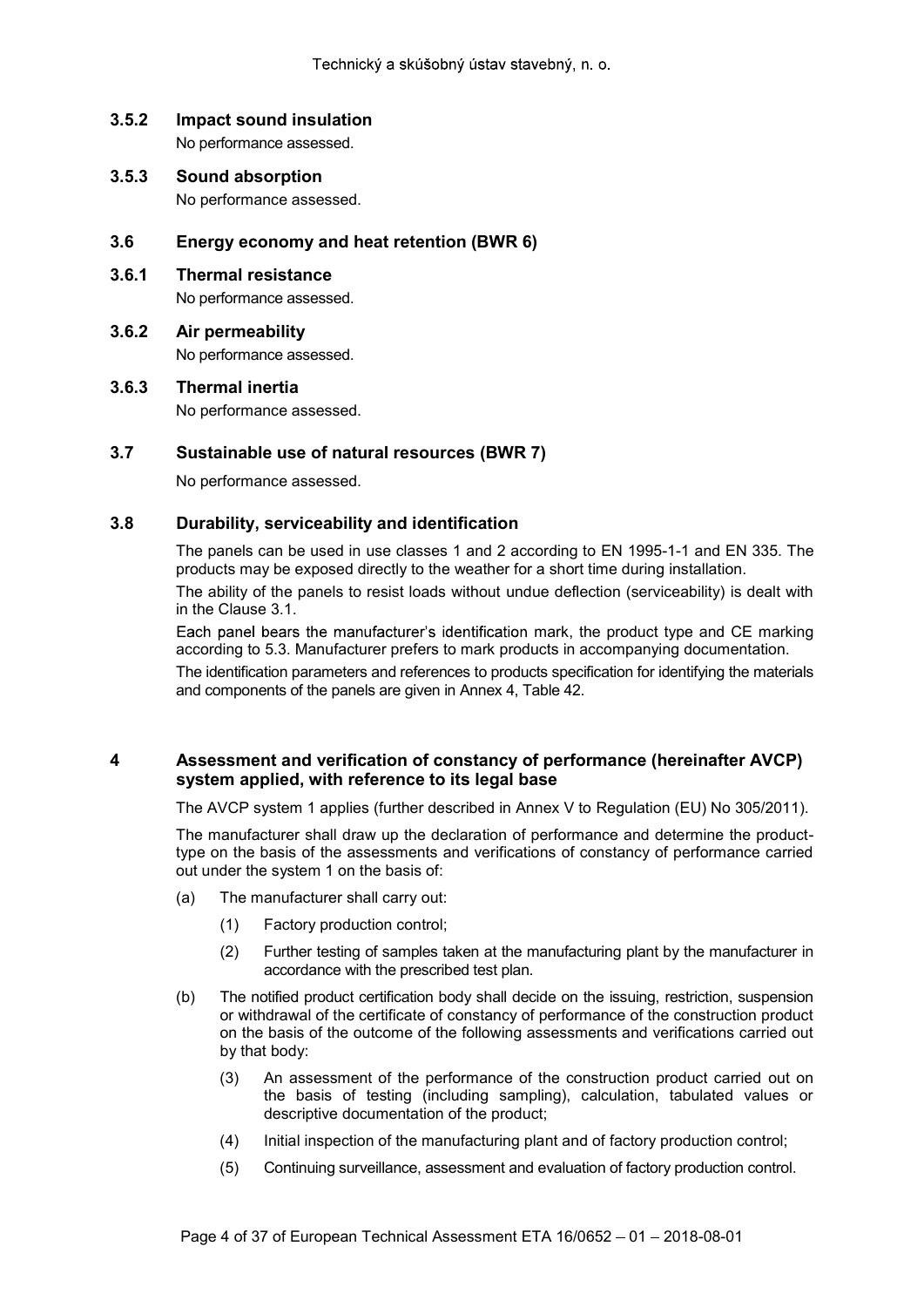Continuing surveillance, assessment and evaluation of factory production control has to be performed at least twice a year.

# 5 Technical details necessary for the implementation of the AVCP system, as provided for in the applicable EAD

In order to help the Notified Body to make an evaluation of conformity, the Technical Assessment Body (TAB) issuing the ETA shall supply the information detailed below. This information together with the requirements given in EC Guidance Paper B will generally form the basis of the factory production control (FPC).

This information shall initially be prepared or collected by the Technical Assessment Body and shall be agreed with the manufacturer. The following gives guidance on the type of information required:

# 1) The ETA

Where confidentiality of information is required, this ETA makes reference to the manufacturer's technical documentation which contains such information.

#### 2) Basic manufacturing process

The basic manufacturing process is described in sufficient detail to support the proposed FPC methods.

Components for partitions are normally manufactured using conventional techniques. Any critical process or treatment of the components affecting performance shall be highlighted.

#### 3) Product and materials specifications

The manufacturer's documentation includes:

- detailed drawings (possibly including manufacturing tolerances);
- incoming (raw) materials specifications and declarations;
- references to European and/or international standards;
- technical data sheets.

# 5.1 Determination of the product-type on the basis of type testing, type calculation, tabulated values or descriptive documentation of the product

The results of tests performed as a part of the assessment for this European Technical Assessment shall be used unless there are changes in the production line or plant. In such cases the necessary type testing has to be agreed between the manufacturer and the TSUS.

# 5.2 Control plan and factory production control

The manufacturer shall exercise permanent internal control of production. All the elements, requirements and provisions adopted by the manufacturer shall be documented in a systematic manner in the form of written policies and procedures. This production control system shall insure that the product is in conformity with this European Technical Assessment.

The manufacturer shall only use materials stated in the technical documentation<sup>3</sup> of this European Technical Assessment. The factory production control shall be in accordance with the control plan which is part of the technical documentation of this European Technical Assessment.

The results of factory production control shall be recorded and evaluated in accordance with the provisions of the Control Plan.

 $3$  The technical documentation of this European Technical Assessment has been deposited at the TSUS.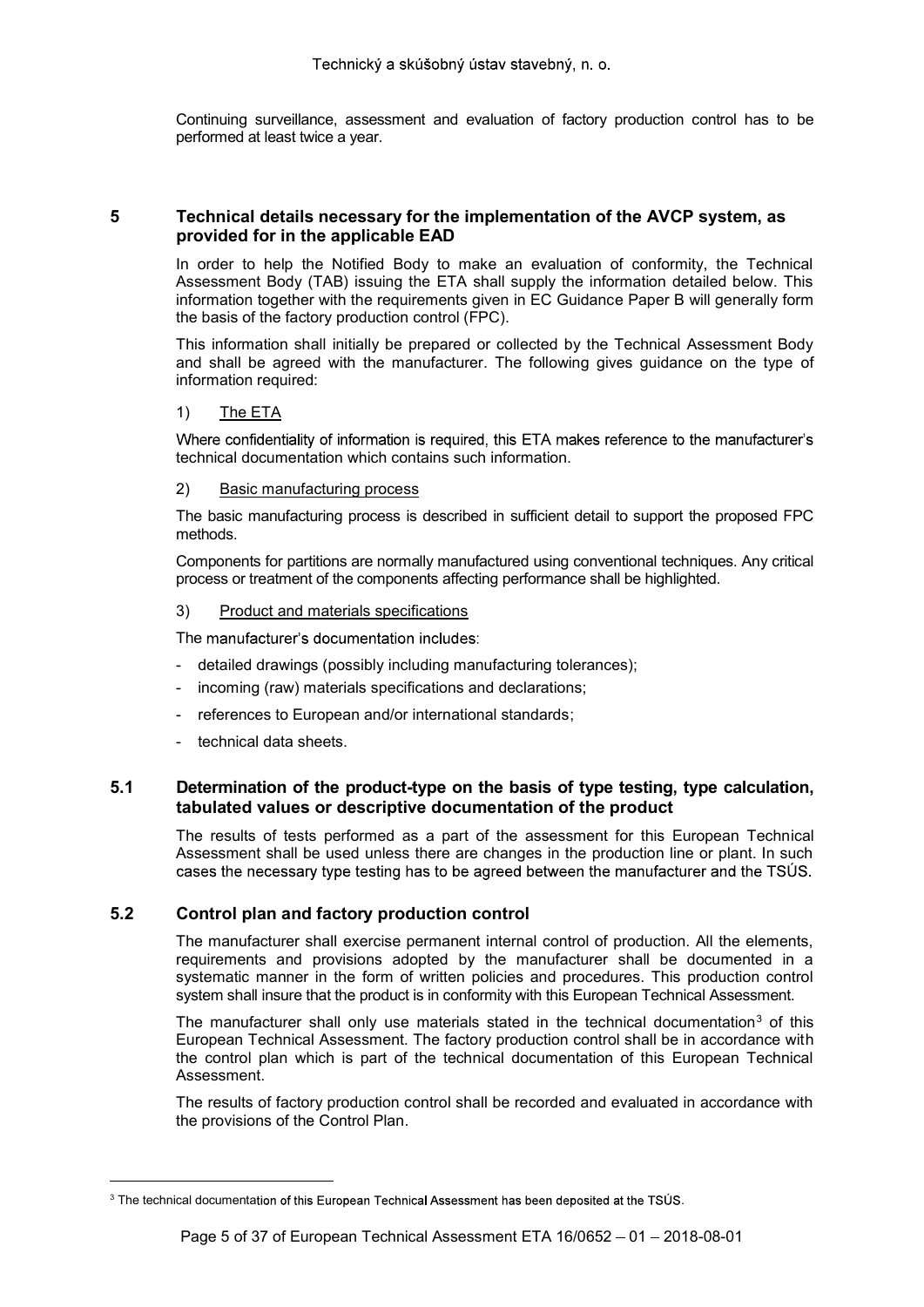# 5.3 CE marking

The CE marking shall be affixed visibly, legibly and indelibly to the panel or to a label attached to it. Where this is not possible or not warranted on account of the nature of the panel, it shall be affixed to the packaging or to the accompanying documents.

The CE marking shall be followed by:

- two last digits of the year in which it was first affixed;
- name and the registered address of the manufacturer, or the identifying mark allowing identification of the name and address of the manufacturer easily and without any ambiguity;
- unique identification code of the product-type;
- reference number of the declaration of performance;
- level or class of the performance declared;
- reference to the harmonised technical specification applied (number of the ETA);
- identification number of the notified body;
- intended use as laid down in the harmonised technical specification applied.

Manufacturer prefers to mark products in accompanying documentation.

#### 5.4 Packing, transport and storage

The manufacturer's manual for the packaging, transport and storage of the panels shall be followed.

The panels and their components shall be protected from weather exposure and mechanical damage during transportation and storage.

The panels and their components cannot be lifted or stored in such a way that will cause damage or excessive deformation to them.

# 5.5 Manufacturing

The panels are manufactured in accordance with the provisions of the European Technical Assessment using the manufacturing process as identified in the inspection of the manufacturing plant and factory production control by the notified body and laid down in the technical documentation.

#### 5.6 Installation

The panels and their components shall be checked before installation that they have not been damaged during transportation or storage. Damaged components and materials shall be replaced by good ones.

The installation guide prepared by manufacturer shall be followed. Installation guide shall contain all important aspects such as:

- assembly methods and necessary equipment;
- standard assembly joints and special joints;
- completion of joints between panels and components (structural fixing, weather sealing, etc.);
- additional materials and components applied on the site, which are a precondition for the fitness of use;
- details of stiffening of the panels;
- requirements related to the foundations;
- protection against weather during installation.